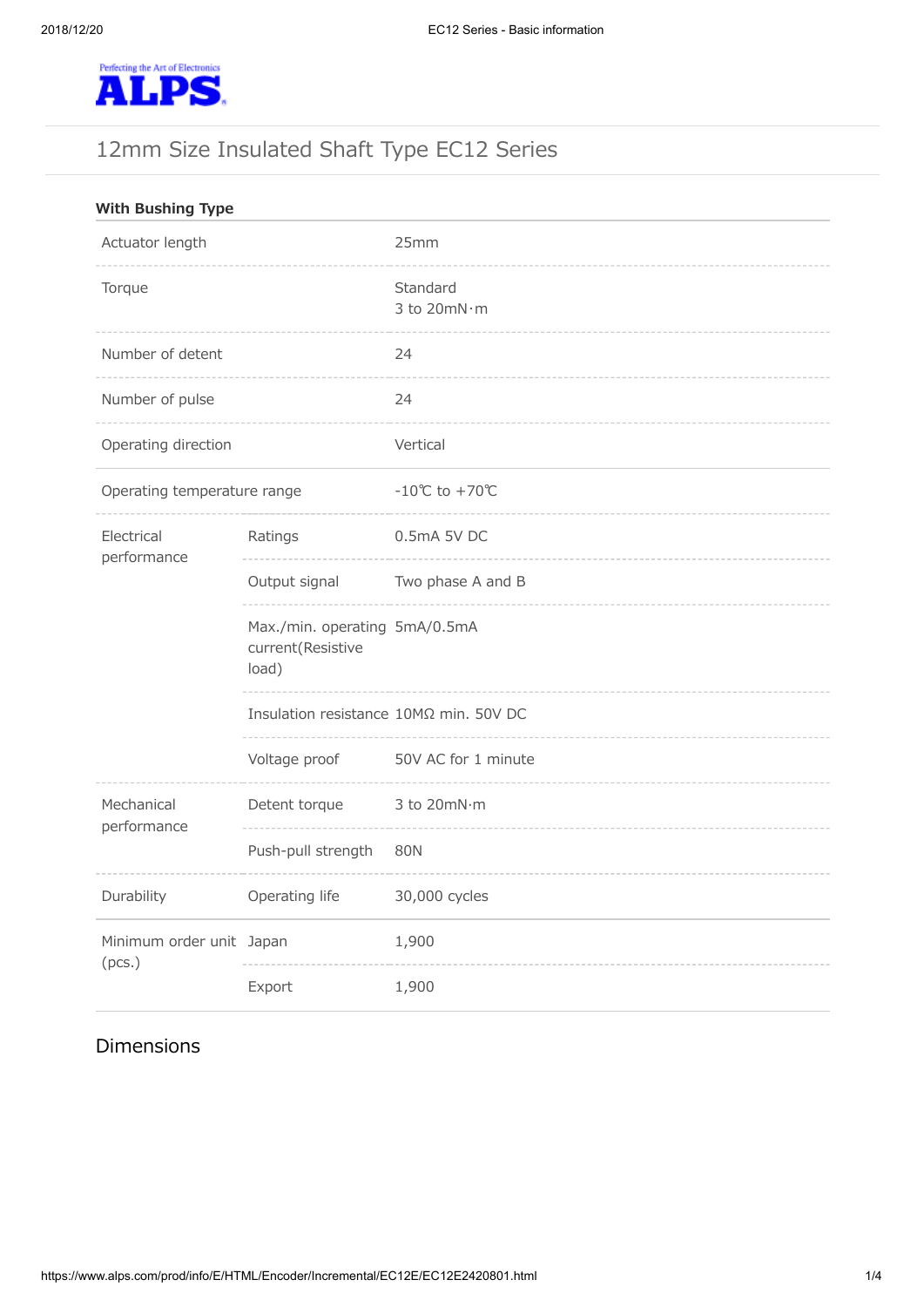

# Mounting Hole Dimensions



Viewed from mounting face.

## Output Wave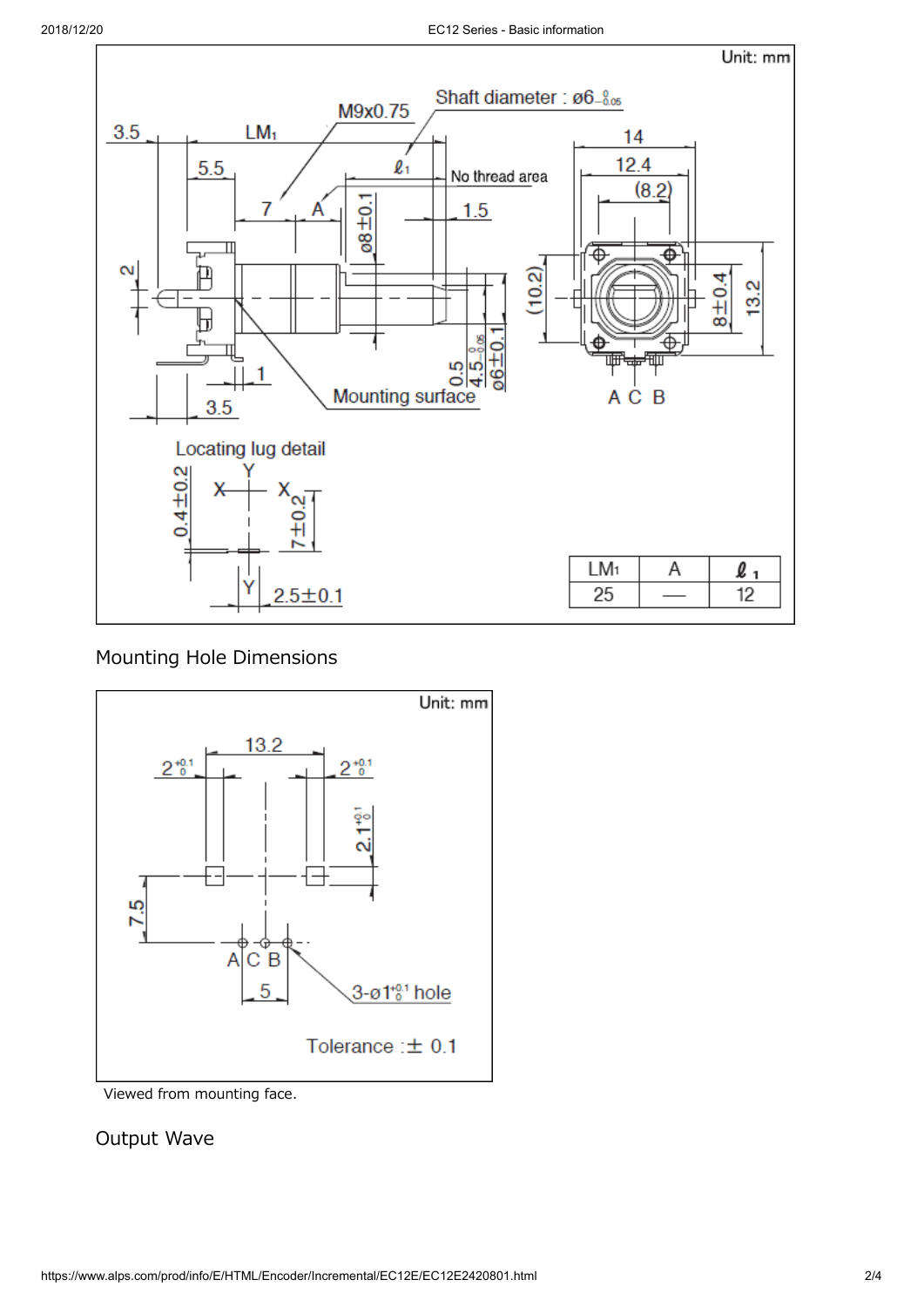

## Sliding Noise



 $V1 = V2 = 1.5V$  max.

At R=10kΩ Chattering: 3ms max. Bounce: 2ms max.

## Packing Specifications

#### **Tray**

| Number of packages 1 case / Japan<br>(pcs.) |                              | 1,900       |
|---------------------------------------------|------------------------------|-------------|
|                                             | 1 case $/$ export<br>packing | 1,900       |
| Export package measurements (mm)            |                              | 525×369×204 |

# Soldering Conditions

### **Reference for Dip Soldering**

| Preheating    | Soldering surfacetemperature 100℃ max. |                       |
|---------------|----------------------------------------|-----------------------|
|               | Heating time                           | $1$ min. max.         |
| Dip soldering | Soldering temperature                  | $260 \pm 5^{\circ}$ C |
|               | Soldering time                         | 3±1s                  |